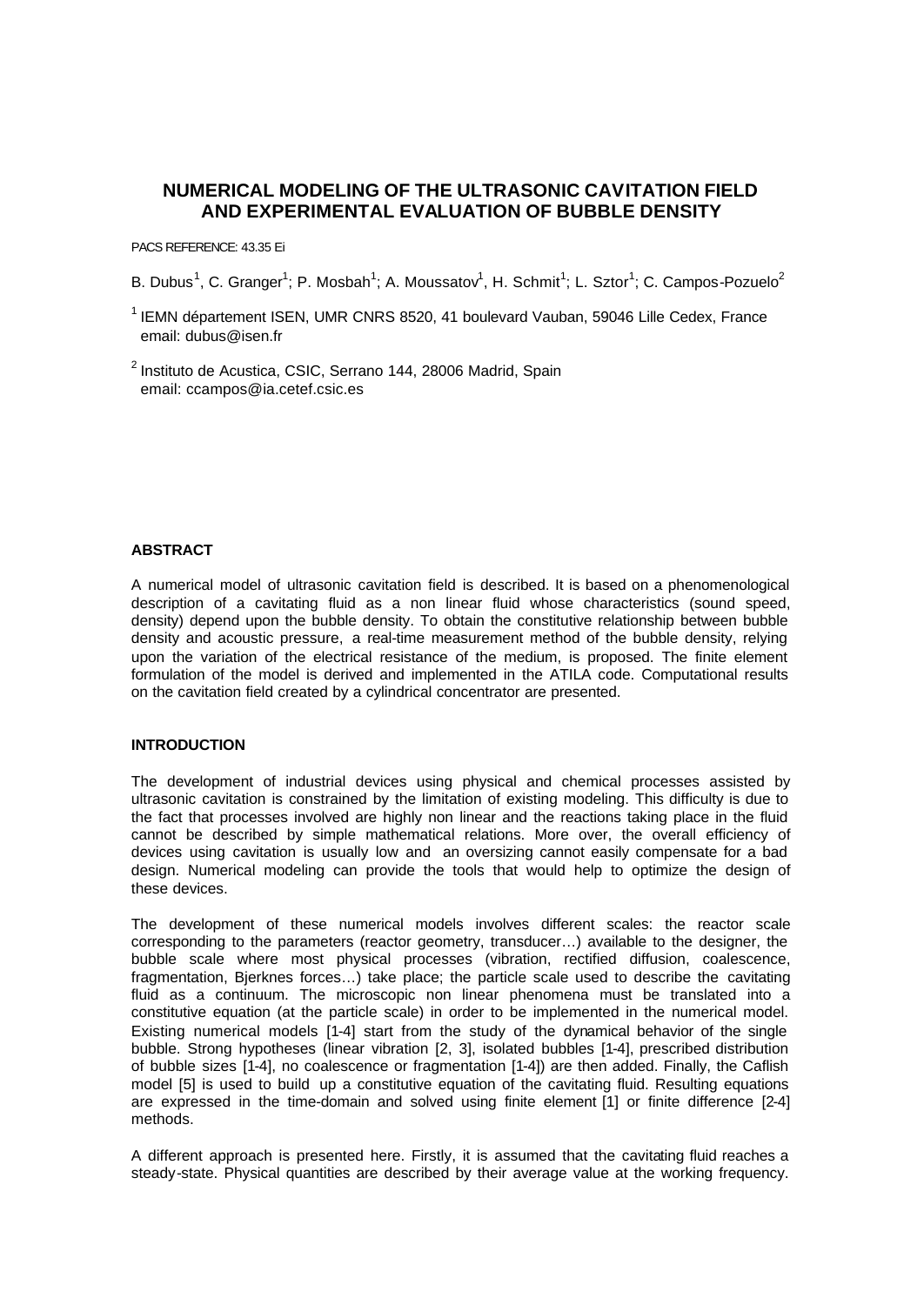Secondly, bubbles at the particle level are represented by an additional macroscopic variable, the bubble density. Thirdly, a phenomenological law relating pressure to bubble density is assumed. This law takes into account, in steady-state, the overall balance between nucleation, bubble vibration, rectified diffusion, fragmentation and coalescence.

### **1. MODEL**

### 1.1. Stationnarity

The first hypothesis of the proposed model assumes the existence of a stationary state in the reactor. To verify this assumption, pressure measurements are performed in a probe reactor using a longitudinal horn-type transducer whose radiating surface is located at the free surface of a water tank. Successive pressure acquisitions of 0.1 s are made with a sampling frequency of 100 kHz. The frequency spectrum of each acquisition is evaluated by a Discrete Fourier Transform and then successive spectra are averaged. Figure 1 displays the influence of the number of averages on the frequency spectrum. After, 40 to 50 averages, the stochastic character of the pressure disappears and the average spectrum is obtained. Lines in the spectrum are associated to the fundamental frequency at 20.5 kHz, as well as higher harmonics and sub-harmonics resulting from non linear bubble vibration. When the pressure is monitored over a longer duration with an averaging over 40 acquisitions, the spectral amplitude at the fundamental frequency varies within 2 dB [6]. This result shows that the hypothesis of stationnarity used in the model is realistic.



#### 1.2. Conservative and state equations

The bubble density  $dr$ ,  $t$ ) is defined as the volume fraction of bubbles. In steady-state, the maximum value of *d* is well-known as cavitation index [7, 8]. At the particle scale, the equations of the model are the conservation of mass

$$
\frac{\partial \boldsymbol{r}}{\partial t} + \operatorname{div} \boldsymbol{r}_0 \boldsymbol{v} = 0 \quad , \tag{1}
$$

the conservation of momentum

$$
r_0 \frac{\partial v}{\partial t} + grad \ p = 0 \quad , \tag{2}
$$

and the state equation

$$
\boldsymbol{r} - \boldsymbol{r}_0 = \frac{p}{c_0^2} - \boldsymbol{r}_0 \boldsymbol{d} \tag{3}
$$

*r* and  $r_0$  are respectively the density and the initial density, *v* is the particle velocity, *p* is the pressure,  $c_0$  is the speed of sound in the liquid and *t* is the time. Equations (1) to (3) are combined to obtain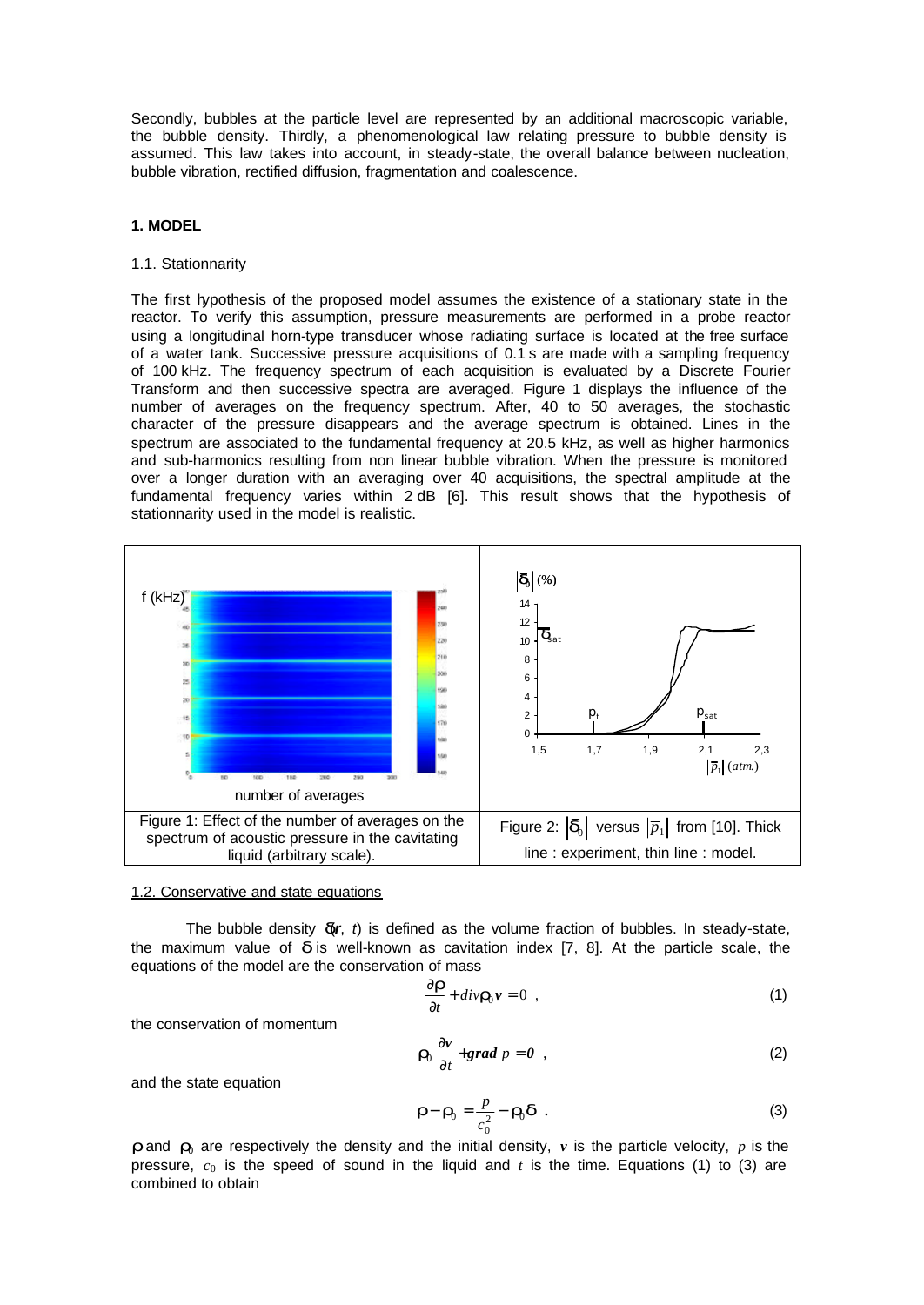$$
\Delta p - \frac{1}{c_0^2} \frac{\partial^2 p}{\partial t^2} = -\mathbf{r}_0 \frac{\partial^2 \mathbf{d}}{\partial t^2} .
$$
 (4)

The Ritz averaging method [9] applied to eq. (4) allows to obtain an approximate steady-state solution. The approximated values of pressure  $\tilde{p}$  and bubble density  $\tilde{d}$  are written

$$
\widetilde{p}(\boldsymbol{r},t) = \sum_{n=1}^{N} \left( p_{1n}(\boldsymbol{r}) \cos n\boldsymbol{w} + p_{2n}(\boldsymbol{r}) \sin n\boldsymbol{w} \right) = \sum_{n=1}^{N} \overline{p}_{n}(\boldsymbol{r}) e^{+j n \boldsymbol{w} t} , \qquad (5)
$$

$$
\widetilde{\boldsymbol{d}}(\boldsymbol{r},t) = \sum_{n=1}^{N} (\boldsymbol{d}_{1n}(\boldsymbol{r}) \cos n \boldsymbol{w} + \boldsymbol{d}_{2n}(\boldsymbol{r}) \sin n \boldsymbol{w}) = \sum_{n=1}^{N} \boldsymbol{\overline{d}}_{n}(\boldsymbol{r}) e^{+j n \boldsymbol{w} t}, \qquad (6)
$$

where  $\bm{w}$  is the angular frequency,  $\bar{p}_n^{\,}$  and  $\bar{\bm{d}}_n^{\,}$  are the complex amplitudes of the spectral components of pressure and bubble density respectively. The Ritz averaging criterion states that the "best" approximate solution is obtained by canceling the integrals

$$
\int_0^{2p/w} \left( \Delta \tilde{p} - \frac{1}{c_0^2} \frac{\partial^2 \tilde{p}}{\partial t^2} + \mathbf{r}_0 \frac{\partial^2 \tilde{\mathbf{d}}}{\partial t^2} \right) \begin{pmatrix} \cos m \mathbf{w} \\ or \sin m \mathbf{w} \end{pmatrix} dt = 0
$$
 (7)

The computation of the integrals leads to a set of uncoupled equations on the complex amplitudes of the spectral components:

$$
\Delta \overline{p}_n + \frac{n^2 \mathbf{w}^2}{c_0^2} \overline{p}_n = \mathbf{r}_0 n^2 \mathbf{w}^2 \overline{\mathbf{d}}_n \tag{8}
$$

#### 1.3. Phenomenological law

A constitutive relationship between the different spectral components  $\bar{p}_n$  and  $\bar{\bm{d}}_n$  (where  $m$  can be different from *n*) is required to close the model. A first evaluation is carried out from measurements made by V.A. Akulichev [10] on the axis of a cylindrical ring transducer driven at 15.4 kHz. In this experiment, the change of volume measured by dilatometric method [7] (insertion of a capillary in the cavitation zone) is the amplitude of the "static" bubble density  $|\vec{d}_0|$ .

The variation of  $|\bm{\bar{d}}_0|$  with  $|\bar{p}_1|$  is displayed in Figure 2. Three zones are shown:

$$
\left|\overline{\boldsymbol{d}}_0\right| = \boldsymbol{a}(\left|\overline{p}_1\right|) = \left\{\begin{array}{ccc} 0 & \text{if} & \left|\overline{p}_1\right| \leq p_t \\ \boldsymbol{b}(\left|\overline{p}_1\right| - p_t)^3 & \text{if} & p_t \leq \left|\overline{p}_1\right| \leq p_{sat} \\ \boldsymbol{d}_{sat} & \text{if} & \left|\overline{p}_1\right| \geq p_{sat} \end{array}\right. \tag{9}
$$

As long as the pressure is lower than the cavitation threshold  $p_t$ , there is no cavitation, and hence, the bubble density is set to zero. In the second zone where  $p_t \leq |\overline{p}_1| \leq p_{sat}$ , the bubble density varies with the acoustic pressure. This is an "unsaturated cavitation" where fragmentation effects dominate because of the low concentration of bubbles. In this zone, the number of bubbles per unit volume increases as the acoustic pressure increases [10]. When  $|\overline{p}_1| \ge p_{\text{sat}}$ , the bubble density reaches a maximum value of  $\mathbf{d}_{\text{at}}$ . In this "saturated cavitation" zone, coalescence effects are predominant, resulting in a decrease of the number of bubbles per unit volume and an increase of the bubble size as pressure increases. In the real process, there is a continuous transition from unsaturated to saturated cavitation as the bubble density increases and the bubbles are getting less and less isolated. It can be noted that eq. (9) does not provide the relationship between the spectral components of pressure and bubble density needed in eq. (8). A new method for measuring spectral components of bubble density is described in section 3. In the following, only the components at the fundamental frequency are considered with the following relationship:

$$
\overline{\boldsymbol{d}}_1 = \boldsymbol{a}_1(\overline{p}_1) \tag{10}
$$

where *a*<sub>1</sub> is a complex function. After combining equations (8) and (10), the resulting equation is

$$
\Delta \overline{p}_1 + \frac{\mathbf{w}^2}{c_0^2} \left[ 1 - \mathbf{r}_0^2 c_0^2 \frac{\mathbf{a}_1(\overline{p}_1)}{\overline{p}_1} \right] \overline{p}_1 = 0 \quad . \tag{11}
$$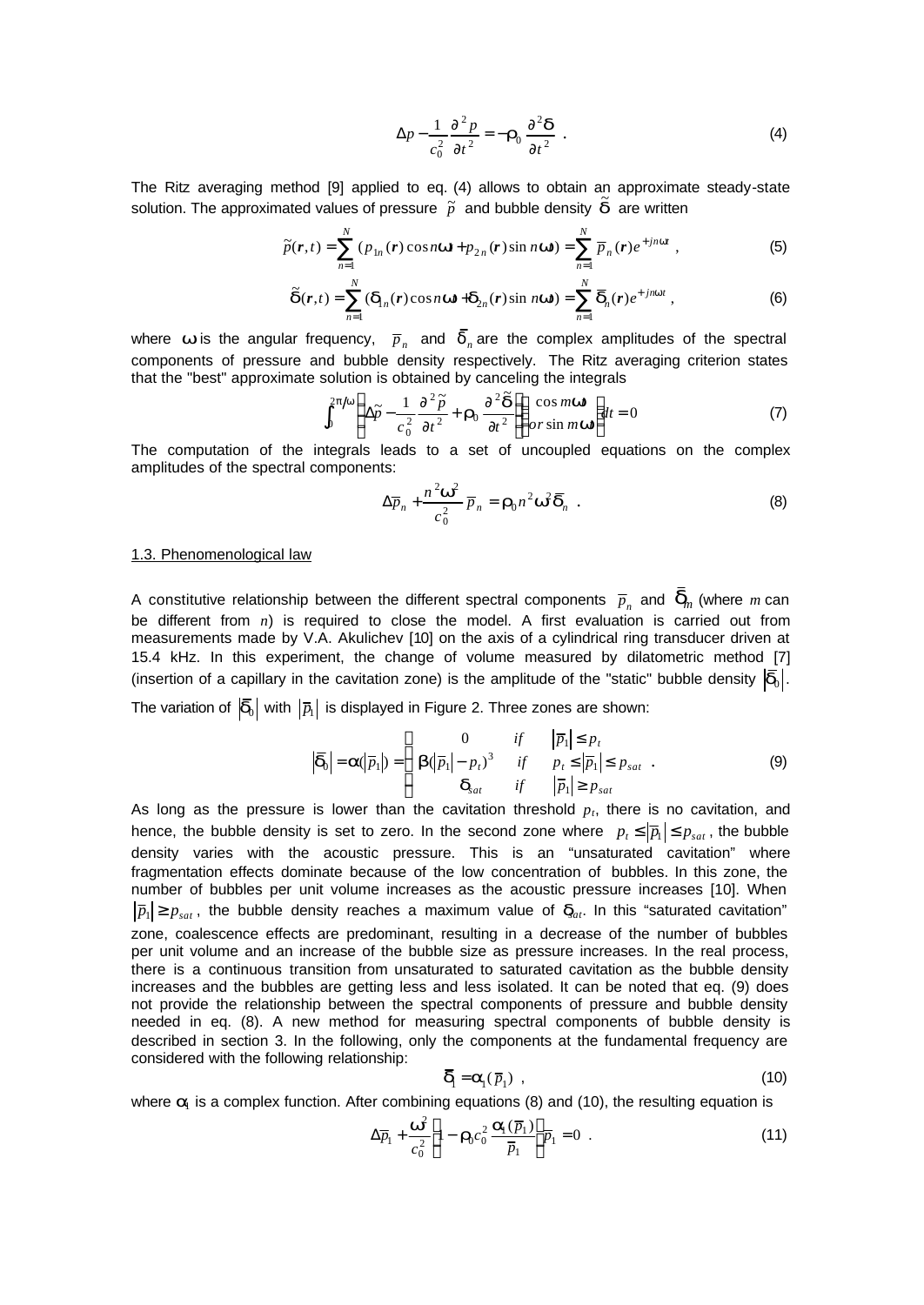According to the value of  $a_{\text{l}}(\bar p_{\text{l}})$ , the local solution can be purely a propagating wave, a purely attenuated wave, or a propagating wave with attenuation

### 1.4. Numerical model

The weighted residual (Galerkin) method is applied to eq. (11) together with the classical finite element discretization scheme. The discretized set of equation is

$$
\left\{\frac{1}{\mathbf{w}^2}\left[A_1\right] - \left[A_2\right] + \left[A_3(P)\right]\right\} P = \mathbf{r}_0 U \quad . \tag{12}
$$

where *P* and *U* are the vectors of the nodal values of pressure and prescribed displacement (transducer surface) respectively with

$$
[A_1] = \sum_e \iiint_{\Omega^e} \left[ B^e \right] \left[ B^e \right] d\Omega^e \quad . \tag{13}
$$

$$
[A_2] = \sum_{e} \iiint_{\Omega^e} \left[ N^e \right] \frac{1}{c_0^2} \left[ N^e \right] d\Omega^e \quad . \tag{14}
$$

$$
[A_3(P)] = \sum_e \iiint_{\Omega^e} \mathbf{r}_0 \left[ N^e \right] \frac{\mathbf{a}_1 \left[ N^e \right] P^e}{N^e P^e} \left[ N^e \right] d\Omega^e \quad . \tag{15}
$$

 $|N^e|$  and  $|B^e|$  are the interpolation and the space derivative interpolation elementary matrices respectively and *e* denotes the finite element. Eq. (12) is solved by a two-steps procedure. Firstly, the linear pressure field  $P_0$  is computed for a prescribed displacement  $U_0$  corresponding to the cavitation threshold

$$
\left\{\frac{1}{\boldsymbol{w}^2}\left[A_1\right]-\left[A_2\right]\right\}P_0=\boldsymbol{r}_0U_0\quad.\tag{16}
$$

Then, an incremental resolution is performed using a tangent matrix method [11]

$$
\left\{\frac{1}{\boldsymbol{w}^2}\left[A_1\right]-\left[A_2\right]+\left[A_3(P_n)\right]+\left[\frac{d\left[A_3\right]}{d\boldsymbol{P}}(P_n)\right]P_n\right\}\Delta P_n = \boldsymbol{r}_0\Delta U_n \quad . \tag{17}
$$

$$
P_{n+1} = P_n + \ddot{A}P_n \quad . \tag{18}
$$

This formulation is implemented in the finite element code ATILA [12] which can take into account piezoelectricity, fluid-structure coupling and acoustic radiation problems.

## **2. APPLICATION EXAMPLE: THE CYLINDRICAL CONCENTRATOR**

A piezoelectric ring acting as a cylindrical concentrator is considered. The inner radius of the ring is 8 cm and the excitation frequency is 15.4 kHz. Due to the symmetry of the geometry, only 1° of the internal fluid cavity is meshed. The mesh is denser at the center of the cavity where cavitation is expected. In this zone, the wave velocity sharply decreases and the element length must be kept smaller than *l*/4 (where *l* is the wavelength). A displacement is prescribed at the inner radius of the ring. It is assumed that  $\ket{\bar{\bm{d}}_1}$  and  $\ket{\bar{p}_1}$  in equation (10) are related as  $\ket{\bar{\bm{d}}_0}$  and

 $\overline{p}_{\!\scriptscriptstyle 1}|$  in equation (9) and that  $\textbf{\textit{d}}_{\scriptscriptstyle 1}$  and  $\overline{p}_{\scriptscriptstyle 1}$  have the same phase.

Figure 3 and 4 display the variation of acoustic pressure and bubble density versus radius for various prescribed displacement of the ring. Several effects are noted: *i)* the acoustic pressure saturates rapidly in the cavitation zone; *ii)* the size of the cavitation zone stays almost constant; *iii)* pressure nodes and antinodes are spatially shifted when the amplitude of displacement is increased. The computation is stopped when a second cavitation zone appears around  $r = 4$ cm, requiring a refinement of the mesh.

# **3. MEASUREMENT OF THE BUBBLE DENSITY**

The principle of the method is to measure the variation of the fluid electrical impedance due to the bubbles vibration. From an electrical point of view, the bubbles can be seen as insulating spheres of variable radius if the electrochemical effects of cavi tation are neglected. The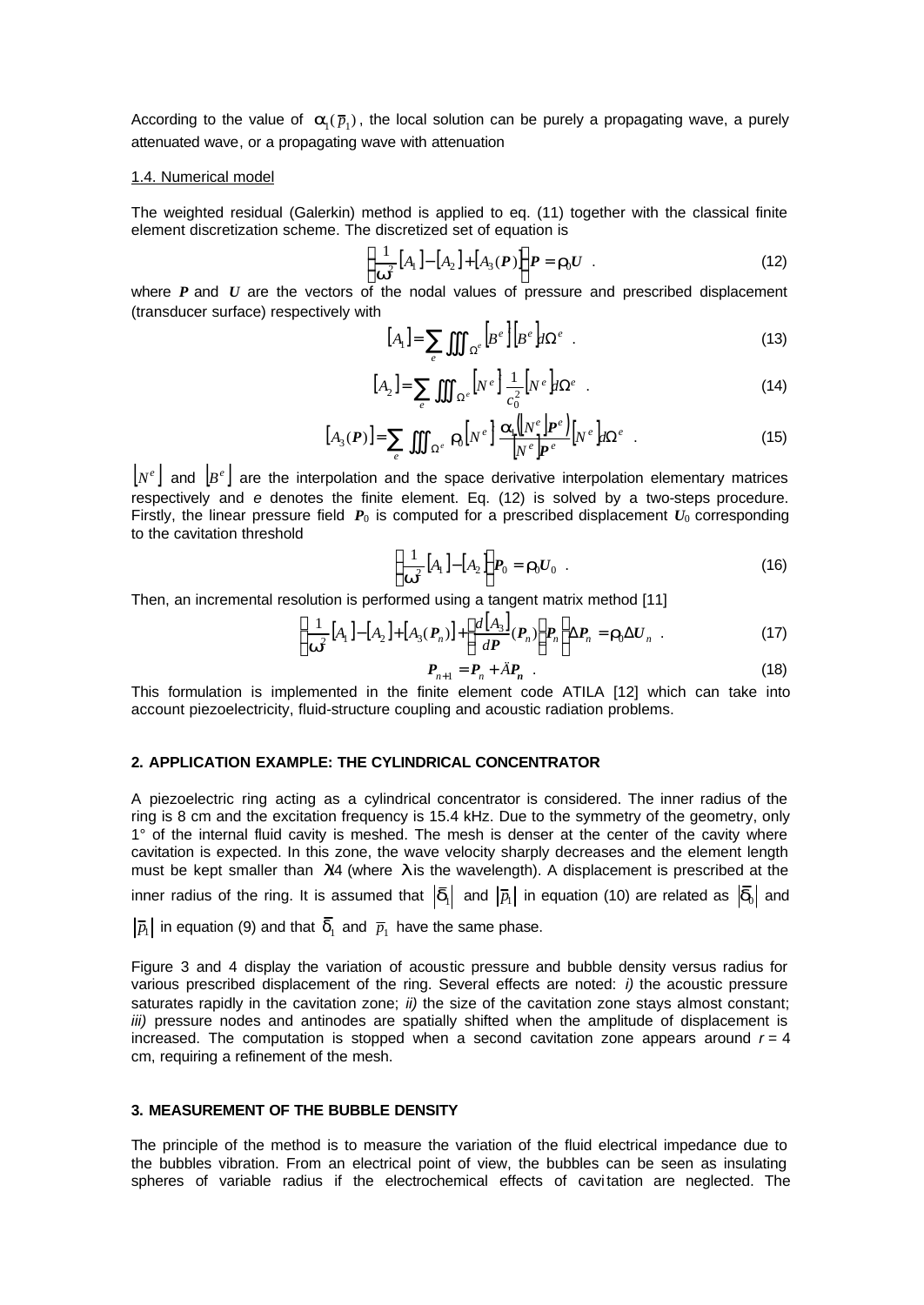vibration of the bubbles modifies the current density lines and therefore affects the impedance (mainly resistive) between two point electrodes.

The experimental device is presented in Fig. 5. The cavitation field is generated by a horn-type transducer at  $f_{BF}$  = 20.5 kHz. The probe is driven at high frequency  $f_{HF}$  = 89 kHz) and small amplitude in order to avoid electrolytic and oxydo-reduction reactions. If  $R_1$  is much larger than the probe resistance at the primary of the transformer, the relative variation of voltage  $V_2$  is equal to the relative variation of the probe resistance. The real-time variation of the resistance is too small (typical relative variation of 10<sup>-3</sup>) to be directly visualized. However, as the voltage  $V_2$ is a high frequency signal whose amplitude is modulated by the bubble vibration, lines associated to the bubble vibration are found in the frequency spectrum, even for small relative variation (up to 10<sup>-4</sup>). Fig. 6 displays the amplitude spectrum of V<sub>2</sub> averaged over 40 acquisitions and synchronized on the drive signal. Lines found at  $f = f_{HF} - (n+1) f_{BF}$  ( $n = 0$  to 3) i.e. 68.5, 48, 27.5 and 7kHz and  $f = (n+1) f_{BF} - f_{HF}$  ( $n = 4$  to 6) i.e. 13.5, 34 and 54.5 kHz can be attributed to fundamental and higher harmonic of the bubble density variation. Parasitic lines are found at  $f = (m+1) f_{RF}$   $(m = 0$  to 3) i.e. 20.5, 41, 61.5, and 82 kHz (electromagnetic radiation from transducer), and at 38 and 76 kHz (electromagnetic radiation from other apparatus). Other lines have still to be analyzed. Similar data can be obtained for the phase spectrum of V<sub>2</sub>. From these amplitude and phase information, the average time-variation of the bubble density can be reconstituted.